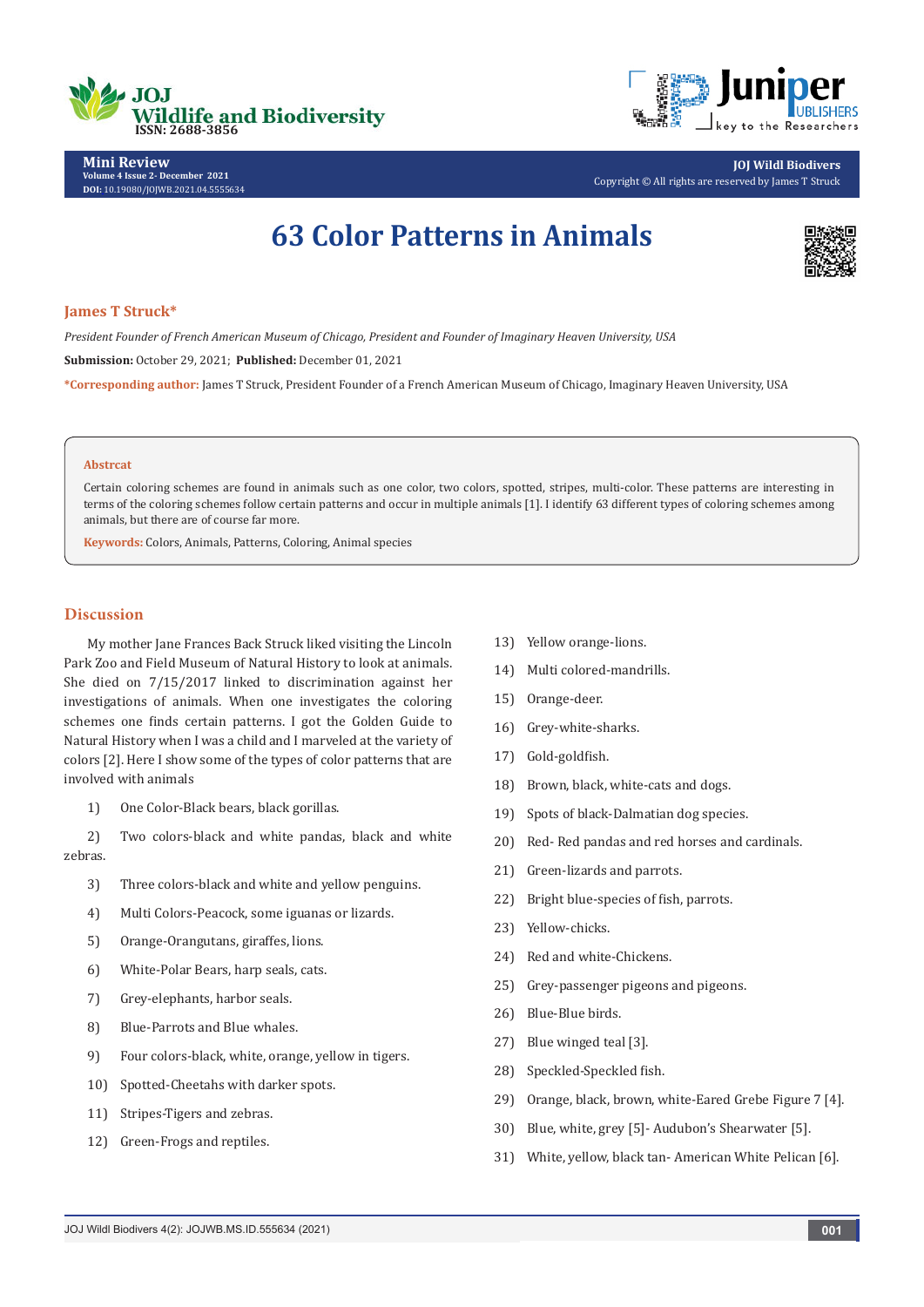32) Green, Pink, Dark Green, white-Double crested Cormorant [7].

- 33) Blue, white, blue, black- Great Cormorant [8].
- 34) Green, Dark blue, white-Magnificent frigate bird [9].
- 35) White, Black, yellow-Snowy owl [10].
- 36) Red, black, orange, grey-Barn Swallow [11].
- 37) Indigo- Indigo bunting [12].
- 38) Red, green, white, orange, black- painted Bunting [13].
- 39) Red, blue, black -Red Breasted Nuthatch [14].
- 40) Black, white, brown, yellow-Hooded Merganser [15].
- 41) Black, with brown or white patches sometimes [16].
- 42) Pink, white, red, yellow-Spoonbill [17].
- 43) Changing color-chameleon.
- 44) Blue, white, yellow-Tuna [18].
- 45) Freckled-freckled fish.
- 46) Unknown-Dinosaurs.

47) Not existent any more- extinct species like Mexican Grizzly and Imperial Woodpecker and Auroch.

- 48) Brown, white, yellow- Bald eagle.
- 49) Golden-gold fish.
- 50) Albino-albino cows.
- 51) Brown and white, black and white-cows.
- 52) Golden handed-golden handed tamarin.
- 53) Black brown yellow-squirrel monkey.
- 54) Black white brown-okapi.
- 55) Bright Blue with black spots-blue poison dart frog.
- 56) Yellow-Yellow tang.
- 57) Violet-Violet backed starling.
- 58) Red and white-starfish.
- 59) Purple and Blue-Purple starling.
- 60) Magenta-pink flamingo.
- 61) Silver-Filver frog.
- 62) Beige in animals-Dogs.
- 63) Turquoise-Turquoise iguana.

Animals follow certain coloring schemes that are interesting and mysterious for their variety. Color combinations particularly in bird species are varied and include unusual combinations like indigo and blue.

## **Conclusion**

Animal coloring schemes follow a number of distinct patterns such as bright colors, one color, two color, three colors, stripes, spots, or multi-color. Here we show that various coloring schemes can be investigated for their variety and changes. Animal coloring schemes are distinctive, mysterious and special for their differences. The origins of the variations are not entirely clear. The colors of dinosaur skin are somewhat unclear. Dinosaur skin may exist somewhere, but its colors have not been clearly studied. Changing color schemes in chameleon, rabbits, frogs, fox are notable for the theory of camouflage but the actual reason for the changes are unclear.

## **Acknowledgement**

I would like to acknowledge the assistance and aide of Jane Frances Back Struck my mother for her work in wanting to go to the Lincoln Park Zoo and dying related to discrimination against wanting to go to the zoo and Field Museum of Natural History as some people like some Cook County Guardian employees and a judge have different concerns.

#### **References**

- 1. Parker, Bertha, Golden Guide to Natural History, Golden Guide Press, 1961.
- 2. Bertha Morris Parker's The Golden Guide to Natural History (1961) Golden Press.
- 3. Figure 62 Blue wing Teal, Audubon Birds of American, The Audubon Society Baby elephant Folio, Cross River Press, 1981. First published by Abbeville Press, New York 1981.
- 4. Ibid. Figure 7.
- 5. Ibid, Figure 13.
- 6. Ibid, Figure 18.
- 7. Ibid, Figure 24.
- 8. Ibid, Figure 23.
- 9. Ibid, Figure 28.
- 10. Ibid, Figure 237.
- 11. Ibid, Figure 277.
- 12. Ibid, Figure 399.
- 13. Ibid, Figure 400.
- 14. Ibid, Figure 295.
- 15. Ibid, Figure 83.
- 16. Cited on 9/15/2021 from google search terms "Color of Buffalo".
- 17. Cited on 9/15/2021 from google search term "Pink animal".
- 18."Tuna" cited from Wikipedia.org on September 15, 2021.